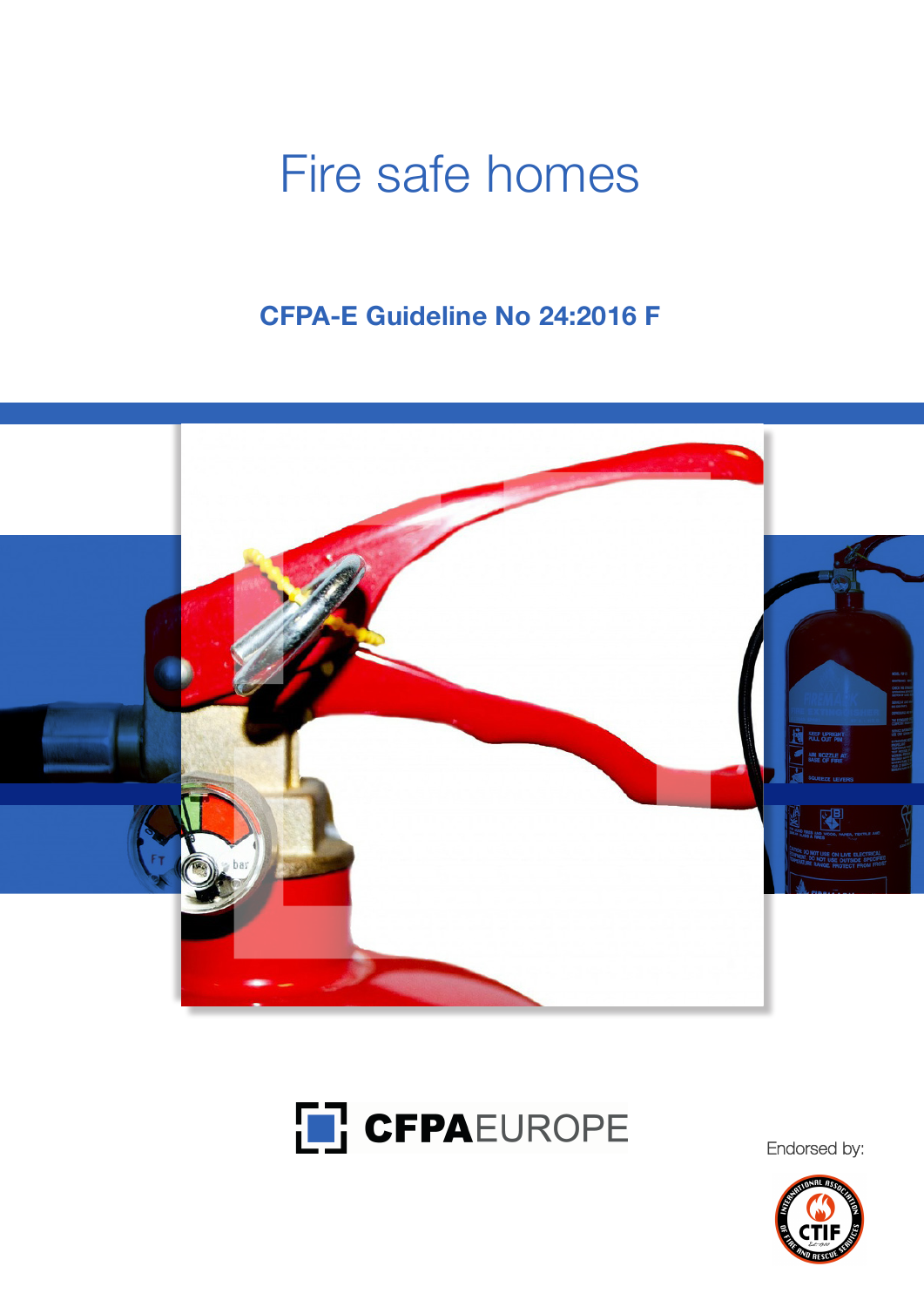



# **FOREWORD**

The European fire protection associations have decided to produce common guidelines in order to achieve similar interpretation in the European countries and to give examples of acceptable solutions, concepts and models. The Confederation of Fire Protection Associations in Europe (CFPA E) has the aim to facilitate and support fire protection work in the European countries.

The market imposes new demands for quality and safety. Today fire protection forms an integral part of a modern strategy for survival and competitiveness.

The guideline is primarily intended for public, and for house and residential property owners and tenants. It is also aimed at the rescue services, consultants, safety companies and the like so that, in the course of their work, they may be able to help increase fire safety in society.

The proposal of this guideline was presented by the Swedish Fire Protection Association.

This guideline has been compiled by Guidelines Commission and adopted by all fire protection associations in the Confederation of Fire Protection Associations Europe.

These guidelines reflect best practice developed by the countries of CFPA Europe. Where the guidelines and national requirement conflict, national requirements must apply.

Copenhagen, October 2016 Madrid, October 2016 CFPA Europe Guidelines Commission

Chairman Chairman

Jesper Ditlev Miguel Vidueira

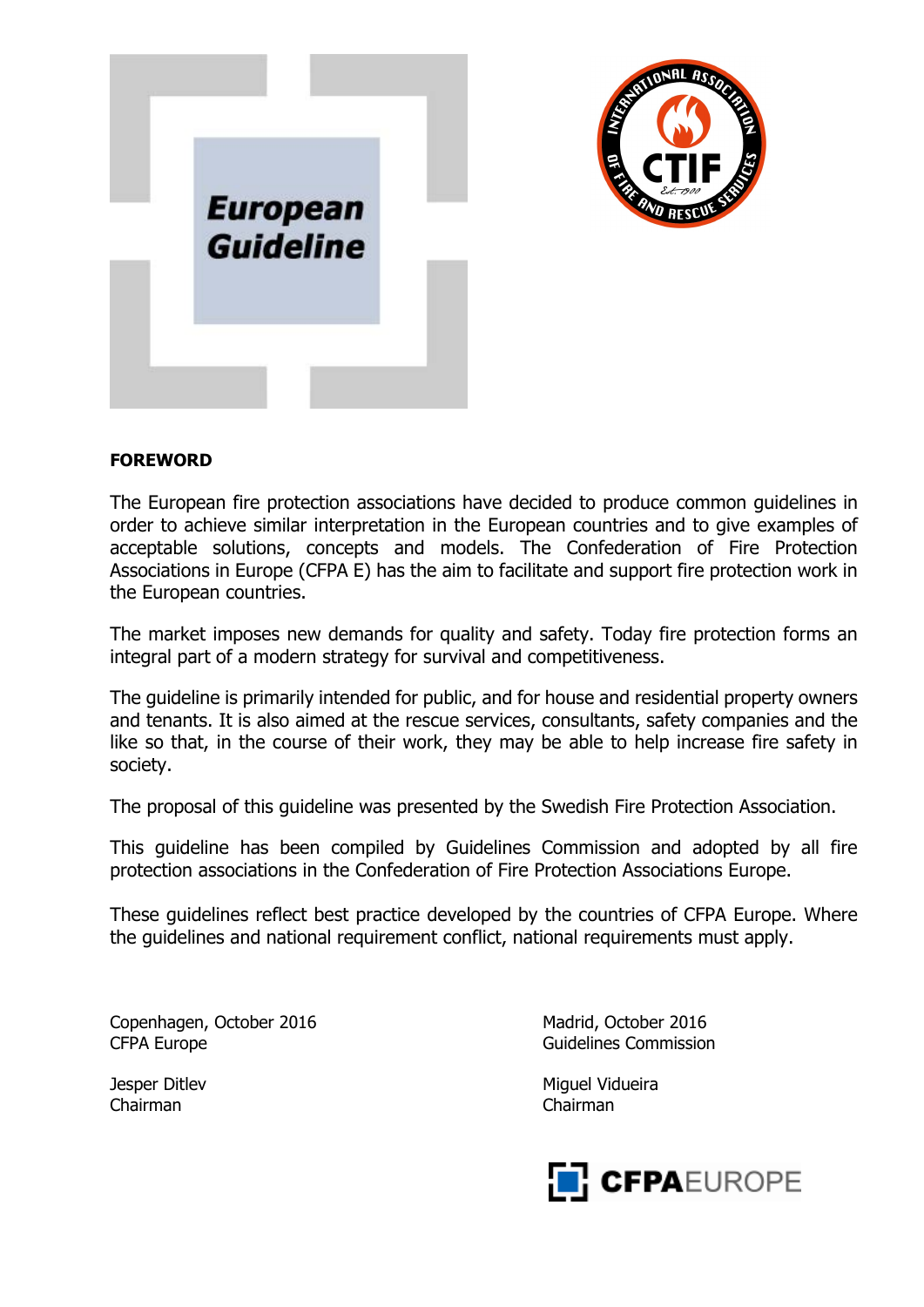#### **GUIDELINE No 24:2016 F**  $\overline{\mathbf{3}}$



# **CONTENTS**

| 3 |     |                                                                            |  |  |
|---|-----|----------------------------------------------------------------------------|--|--|
| 4 |     |                                                                            |  |  |
|   | 4.1 |                                                                            |  |  |
|   | 4.2 |                                                                            |  |  |
|   | 4.3 | Devices for fire prevention and suppression for electric hobs (cooktops) 6 |  |  |
|   | 4.4 |                                                                            |  |  |
|   | 4.5 |                                                                            |  |  |
|   | 4.6 |                                                                            |  |  |
|   |     |                                                                            |  |  |
|   | 5.1 |                                                                            |  |  |
|   | 5.2 |                                                                            |  |  |
|   | 5.3 |                                                                            |  |  |
| 6 |     |                                                                            |  |  |
| 7 |     |                                                                            |  |  |
| 8 |     |                                                                            |  |  |
|   |     |                                                                            |  |  |

Keywords: Smoke alarm, smoke detector, fire extinguisher, cooktop, fireplace, electrical appliances, cables, escape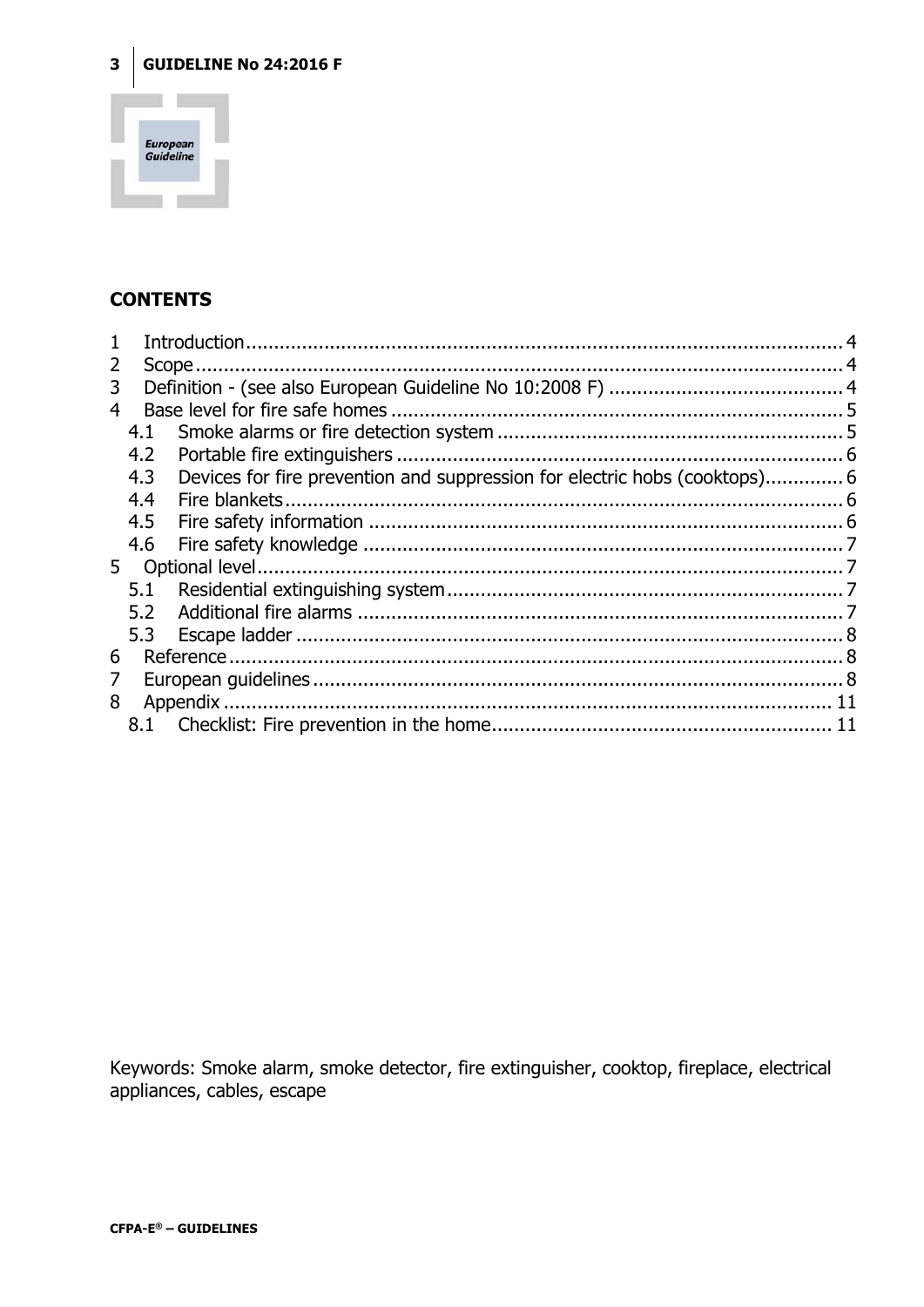

# <span id="page-3-0"></span>**1 Introduction**

This guideline sets out the requirements that must be satisfied in order that a dwelling may be categorised as a Fire Safe Home. The intention is that this guideline should be applicable to all types of dwellings, from single family houses to flats in multi-storey buildings.

The guideline describes both a base package which CFPA Europe considers reasonable in a dwelling, and also a number of optional measures that can be selected to further improve fire protection.

The concept of Fire Safe Homes is based on insight, knowledge and motivation and on the applicability at all times of the requirements set out in this document. Through being aware of the fire risks that may arise in the home, and by maintaining and checking the appliances and equipment provided for fire protection, the residents will be well prepared should a fire nevertheless occur.

We welcome the involvement of all who want to help us promote our vision of a Europe with greater fire safety in our homes, and where the number of fire deaths will steadily decrease.

# <span id="page-3-1"></span>**2 Scope**

This guideline specifies the basic requirements for a fire safe home, and also includes options which in some countries in Europe are recommended. CFPA Europe supports these options.

# <span id="page-3-2"></span>**3 Definition -** (see also European Guideline No 10:2008 F)

**Portable fire extinguishers:** Cylinders containing extinguishing agents intended to fight a small fire. There are different types of portable fire extinguishers. They are classified according to the type of fire on which they are safe to use and their performance. The extinguishing agent may be water, foam, carbon dioxide or powder.

**Residential extinguishing system:** Water sprinkler system or water mist system for dwellings intended to increase protection against injuries and fatalities.

**Risk:** Aggregate assessment of the probability and consequences of an unwanted event, in this case a fire.

**Smoke alarm:** A device that can continuously register the characteristics of smoke from an incipient fire and automatically emit an alarm signal when specified parameters are exceeded.

**Structural fire protection:** Measures taken in the structure of the building to prevent the outbreak of fire and/or limit the damage caused by fire. Examples of structural fire protection are fire doors and surface treatment of walls and ceilings.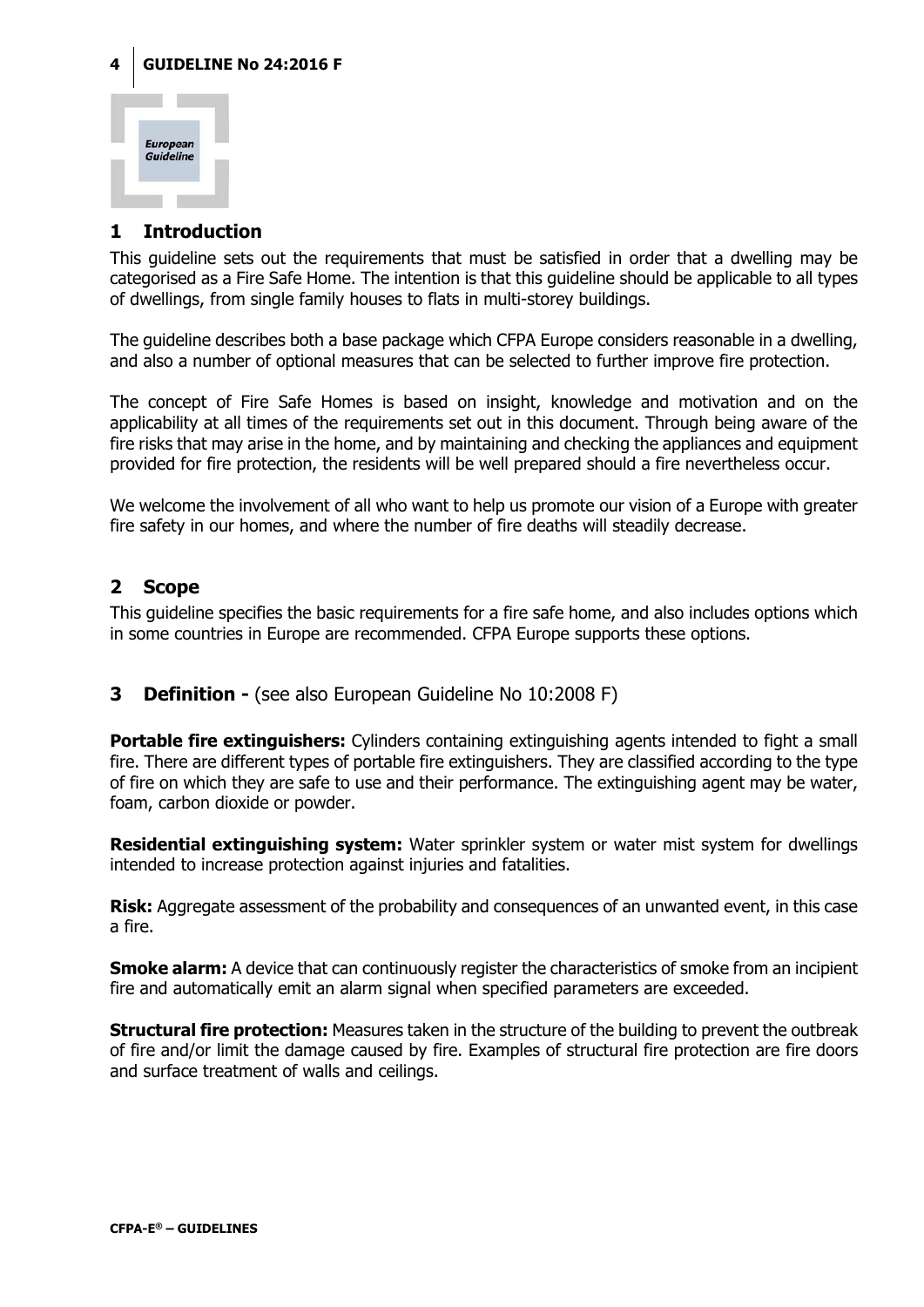

# <span id="page-4-0"></span>**4 Base level for fire safe homes**

#### <span id="page-4-1"></span>**4.1 Smoke alarms or fire detection system**

#### Option 1

- The dwelling shall be equipped with a mains operated fire alarm with integral battery backup.
- Each story shall have at least one smoke alarm.
- Each smoke alarm shall protect not more than 60 m².
- The distance between smoke alarms shall not exceed 12 m.

• The smoke alarm shall be mounted at least 50 cm from a wall and sited so that sleeping persons can be woken by the signal.

• Smoke alarms shall in other respects be sited in accordance with the maker's instructions and adapted to the layout of the building or dwelling.

• Smoke alarms may be of the optical or ionising type. When more than one smoke detector is installed, both types should be represented. If using an ionic smoke alarm it is important to follow the national requirements for radiation protection.

• Smoke alarms shall comply with EN 14604.

#### Option 2

• The dwelling shall be equipped with a mains operated fire detection and alarm system with battery backup and connected detectors.

- Each storey shall have at least one smoke detector and one acoustic alarm.
- Each smoke detector shall protect not more than 60 m².
- The distance between smoke detectors shall not exceed 12 m.
- The smoke detectors shall be mounted at least 50 cm from a wall.
- Alarms shall be sited so that sleeping persons can be woken by the signal.

• Smoke detectors and fire alarms shall in other respects be sited in accordance with the maker's instructions and adapted to the layout of the building or dwelling.

• Smoke detectors may be of optical or ionising type. When more than one smoke detector is installed, both types should be represented. If using an ionic fire alarm it is important to follow the national requirements for radiation protection.

• Fire detectors shall comply with EN 54-7.

• Alarm devices shall comply with EN 54-3.

• The system shall emit an error signal in the event of a fault in the wiring or interruption of the mains power supply.

• The system shall be capable of emitting an alarm signal for not less than 10 minutes after a power interruption of 24 hours.

• If the system is combined with intruder detectors, the smoke detectors shall not be disconnected when the intruder detectors are reset.

\* Footnote: It's important to follow the national requirements when choosing a smoke alarm. All components shall comply with EN 54-13.

\*\* In case the occupants have some sort of hearing impairment, the audible alarm should also be complemented with visual and vibrating alarm.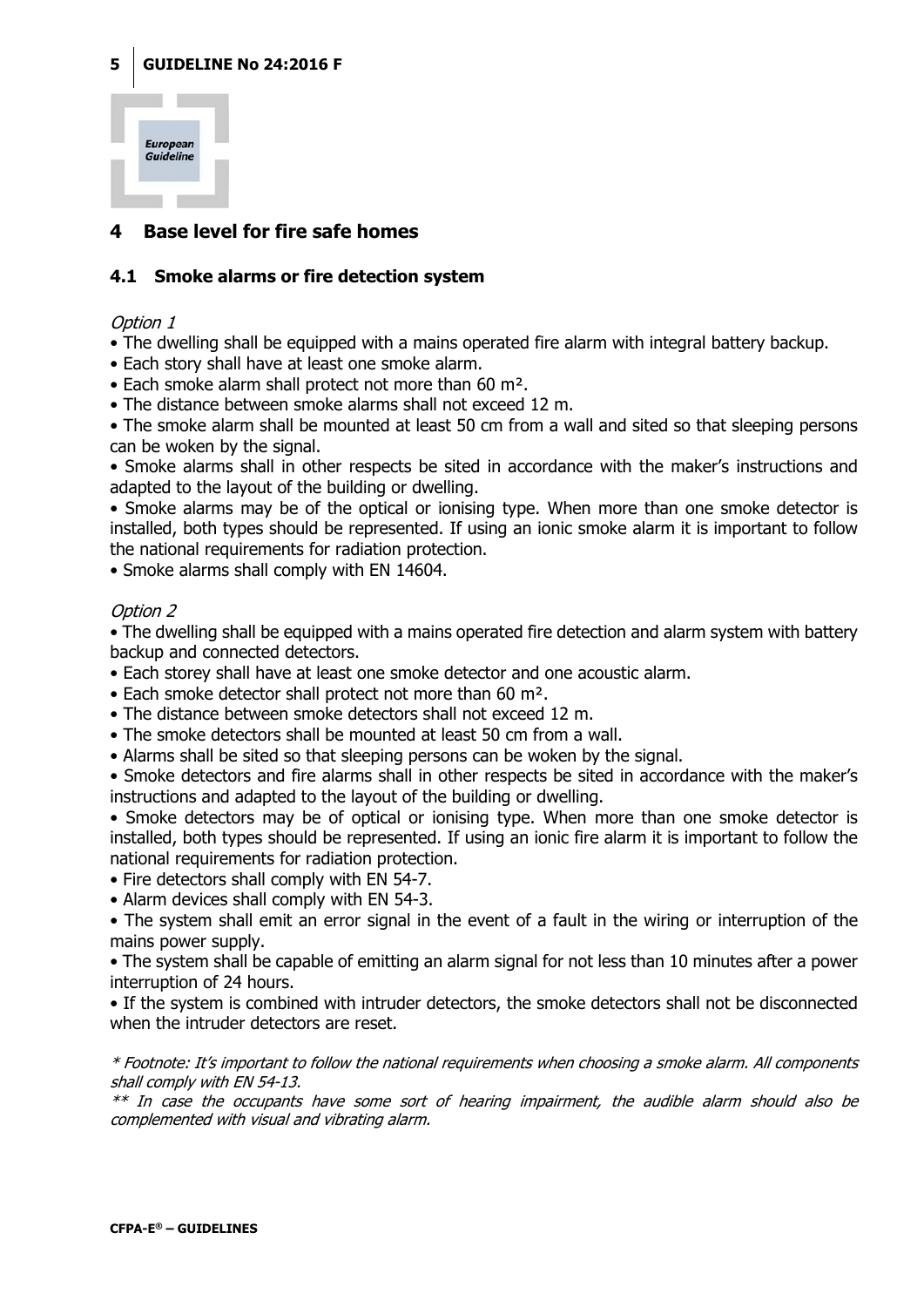

#### <span id="page-5-0"></span>**4.2 Portable fire extinguishers**

• There shall be at least one extinguisher and it is important to follow the national requirements when the type of extinguisher is chosen.

• Portable fire extinguishers shall be mounted with the supplied fixing device in such a way that the carrier handle is approx. 90 cm above floor level.

• Portable fire extinguishers shall be sited near usual entry points and shall be readily accessible.

• Portable fire extinguishers shall comply with the requirements of EN 3 and shall be certified by an accredited certification body.

#### <span id="page-5-1"></span>**4.3 Devices for fire prevention and suppression for electric hobs (cooktops)**

Devices for fire prevention and suppression for electric hobs (cooktops) shall comply with at least one of the requirements in EN 50615:2015.

The European standard EN 50615:2015 deals with the safety of electric devices used for detection, prevention and suppression of fire originated from a cooking process or from flammable material left on the hob.

The standard categories three kinds of fire protection devices:

- Category A: Device for extinguishing and simultaneous power cut-off of the appliance.
- Category B: Device for preventive power cut-off of the appliance.
- Category AB: Device for preventive power cut-off of the appliance, followed by extinguishing, if flame occurs.

#### <span id="page-5-2"></span>**4.4 Fire blankets**

• There shall be a fire blanket complying with EN 1869, of dimensions 120x180 cm, in the dwelling.

• The fire blanket shall be kept in a separate holder which shall be mounted in a place where it is rapidly available, for example in the kitchen.

#### <span id="page-5-3"></span>**4.5 Fire safety information**

Fire safety information, including a check list (see appendix), shall be available that can be inserted into the fire and safety section in the occupant information pack.

The information material should describe electrical hazards, and describe how to avoid the risks. There are all different kinds of electrical appliances in a dwelling, and these can cause fires if they overheat or are incorrectly used.

The material shall contain information on the means of escape, the fire alarm and fire extinguishing measures. Instruction shall be given on the action to take in the event of fire and smoke development in one's own or neighbouring dwelling. Information shall be given on how the alarm can be communicated to the fire / rescue service, police and ambulance. Finally it shall also describe an evacuation plan, and the importance of informing everyone who is living in the dwelling about the evacuation plan. Where a window is provided for escape purposes the mode of operation of this shall be mentioned.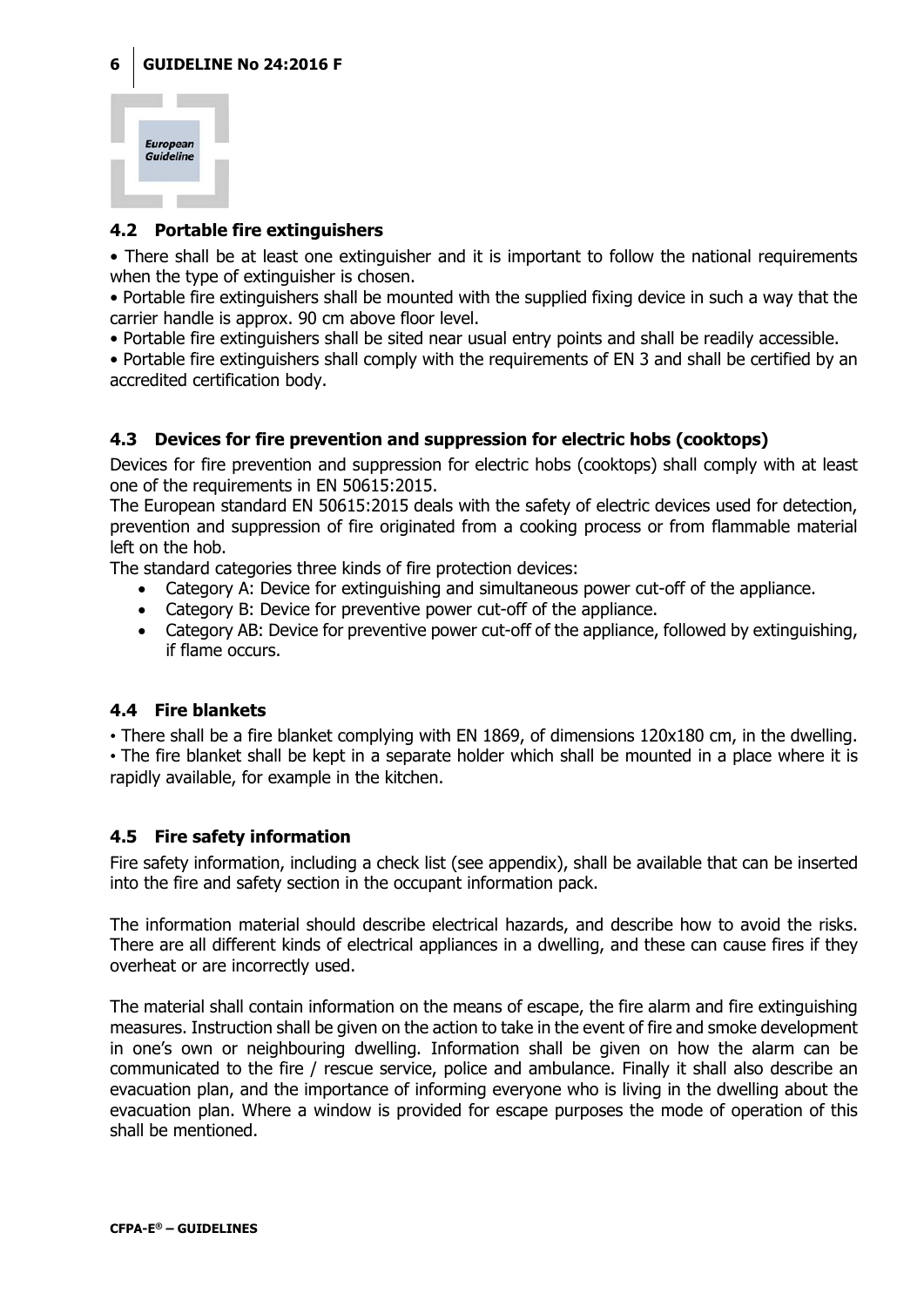

The attendance time and capability of the fire / rescue service shall be set out, so that the occupants may appreciate how important it is that they themselves should to take rapid action in the event of an incident.

Servicing and user maintenance instructions shall be provided for the fire protection installations and equipment in the dwelling, such as smoke detectors, fire detection and alarm systems, portable fire extinguishers, domestic sprinklers and escape ladders. It is also important with servicing and user maintenance instructions for free standing stoves.

In blocks of flats it may also be appropriate to set out the fire protection rules that apply in stairways, garages, attic storage compartments and basements, and for the storage of flammable products in the dwelling.

The material shall also contain instructions on how to perform cardiopulmonary resuscitation (CPR) and what to do in the event of skin burns.

#### <span id="page-6-0"></span>**4.6 Fire safety knowledge**

The owner/tenant shall have basic knowledge about fire safety such as:

- Fire hazards in the home
- Fire protection of the building
- How to call the fire / rescue service and what happens when it arrives
- Attendance time and capability of the fire / rescue service
- Function of portable fire extinguishers
- How to test the function of smoke alarms
- How to escape in the event of fire
- Fire safety concerning fireplaces

Fire safety knowledge can be achieved by e-learning, studies of information or guided training.

# <span id="page-6-1"></span>**5 Optional level**

#### <span id="page-6-2"></span>**5.1 Residential extinguishing system**

Most fatal fires, both in Europe and in other parts of the world occur in dwellings. Many lives could be saved if a residential extinguishing system (sprinkler or water mist system) were installed in dwellings. They could also help to mitigate damage in properties of high value.

The primary function of a residential extinguishing system is to save lives by preventing flashover in dwellings. Residential extinguishing systems should be designed in accordance with national requirements or in their absence, in accordance with other national or European guidelines.

#### <span id="page-6-3"></span>**5.2 Additional fire alarms**

A level of safety higher than that according to the requirements in the base level can be achieved by the optional installation of a connected smoke alarm in every room.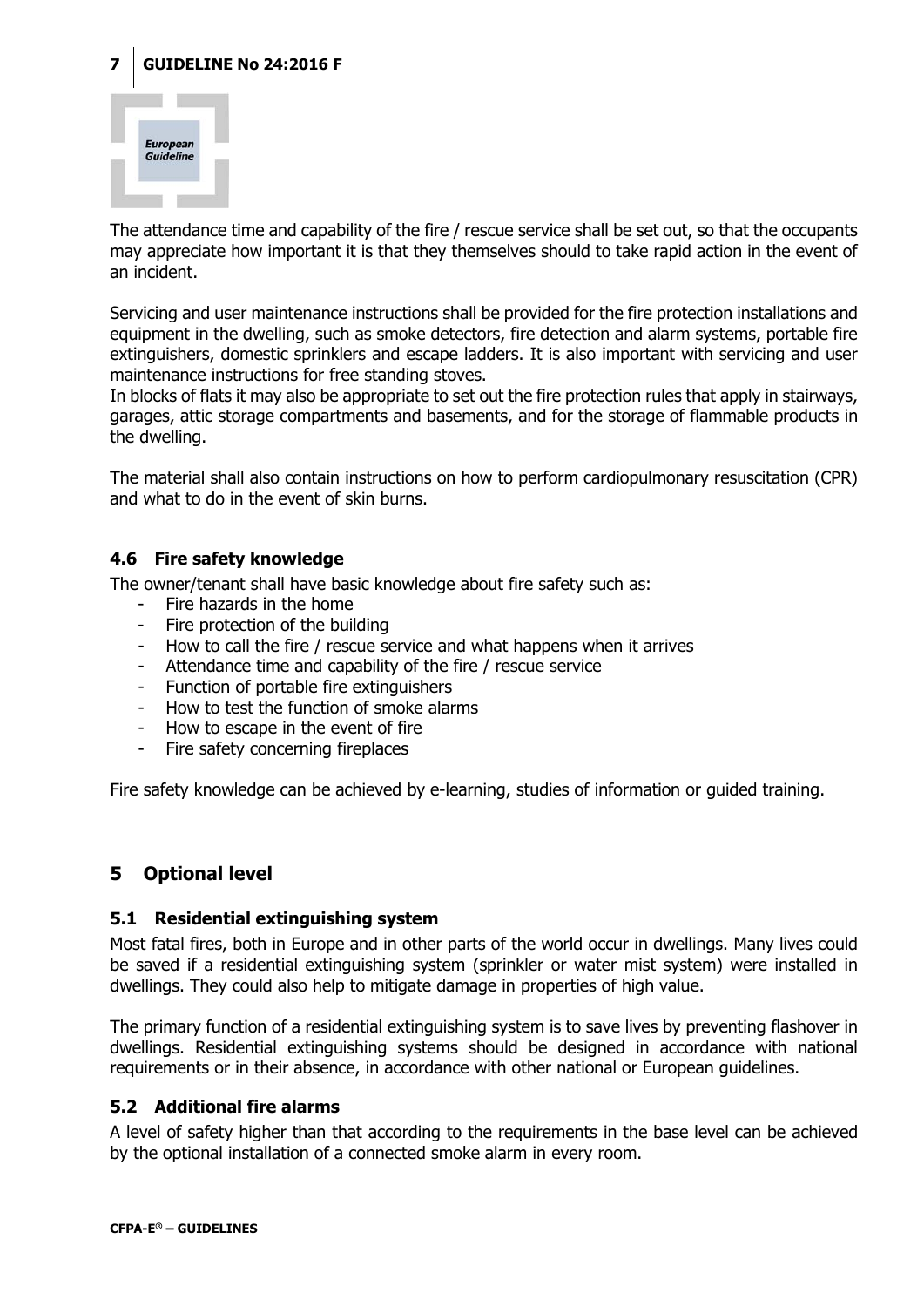

#### <span id="page-7-0"></span>**5.3 Escape ladder**

A fixed escape ladder system can sometimes be a good solution for use in the event of escape from rooms in the dwelling that are situated up to 5 m above ground level.

# <span id="page-7-1"></span>**6 Reference**

Smoke alarms in the home, CFPA E Guideline No 10:2008, CFPA Europe.

# <span id="page-7-2"></span>**7 European guidelines**

Fire

|                                |          | Guideline No. 1:2014 F Internal fire protection control                       |
|--------------------------------|----------|-------------------------------------------------------------------------------|
| Guideline No.                  |          | 2:2013 F Panic & emergency exit devices                                       |
| Guideline No.                  |          | 3:2011 F Certification of thermographers                                      |
| Guideline No.                  |          | 4:2010 F Introduction to qualitative fire risk assessment                     |
| Guideline No.                  |          | 5:2016 F Guidance signs, emergency lighting and general lighting              |
| Guideline No. 6:2011 F         |          | Fire safety in care homes for the elderly                                     |
|                                |          | Guideline No. 7:2011 F Safety distance between waste containers and buildings |
| Guideline No. 8:2004 F         |          | Preventing arson $-$ information to young people                              |
| Guideline No.                  | 9:2012 F | Fire safety in restaurants                                                    |
| Guideline No. 10:2008 F        |          | Smoke alarms in the home                                                      |
| Guideline No. 11:2005 F        |          | Recommended numbers of fire protection trained staff                          |
| Guideline No. 12:2012 F        |          | Fire safety basics for hot work operatives                                    |
| Guideline No. 13:2006 F        |          | Fire protection documentation                                                 |
| Guideline No. 14:2007 F        |          | Fire protection in information technology facilities                          |
| Guideline No. 15:2012 F        |          | Fire safety in guest harbours and marinas                                     |
| Guideline No. 16:2008 F        |          | Fire protection in offices                                                    |
| Guideline No. 17:2014 F        |          | Fire safety in farm buildings                                                 |
| Guideline No. 18:2013 F        |          | Fire protection on chemical manufacturing sites                               |
| Guideline No. 19:2009 F        |          | Fire safety engineering concerning evacuation from<br>buildings               |
| Guideline No. 20:2012 F        |          | Fire safety in camping sites                                                  |
| <b>Guideline No. 21:2012 F</b> |          | Fire prevention on construction sites                                         |
| <b>Guideline No. 22:2012 F</b> |          | Wind turbines $-$ Fire protection guideline                                   |
| Guideline No. 23:2010 F        |          | Securing the operational readiness of fire control system                     |
| Guideline No. 24:2016 F        |          | Fire safe homes                                                               |
| Guideline No. 25:2010 F        |          | Emergency plan                                                                |
| Guideline No. 26:2010 F        |          | Fire protection of temporary buildings on construction sites                  |
| Guideline No. 27:2011 F        |          | Fire safety in apartment buildings                                            |
| Guideline No. 28:2012 F        |          | Fire safety in laboratories                                                   |
| Guideline No. 29:2013 F        |          | Protection of paintings: Transport, exhibition and storage                    |
| Guideline No. 30:2013 F        |          | Managing fire safety in historical buildings                                  |
| Guideline No. 31:2013 F        |          | Protection against self-ignition and explosions in handling and storage of    |
|                                |          | silage and fodder in farms                                                    |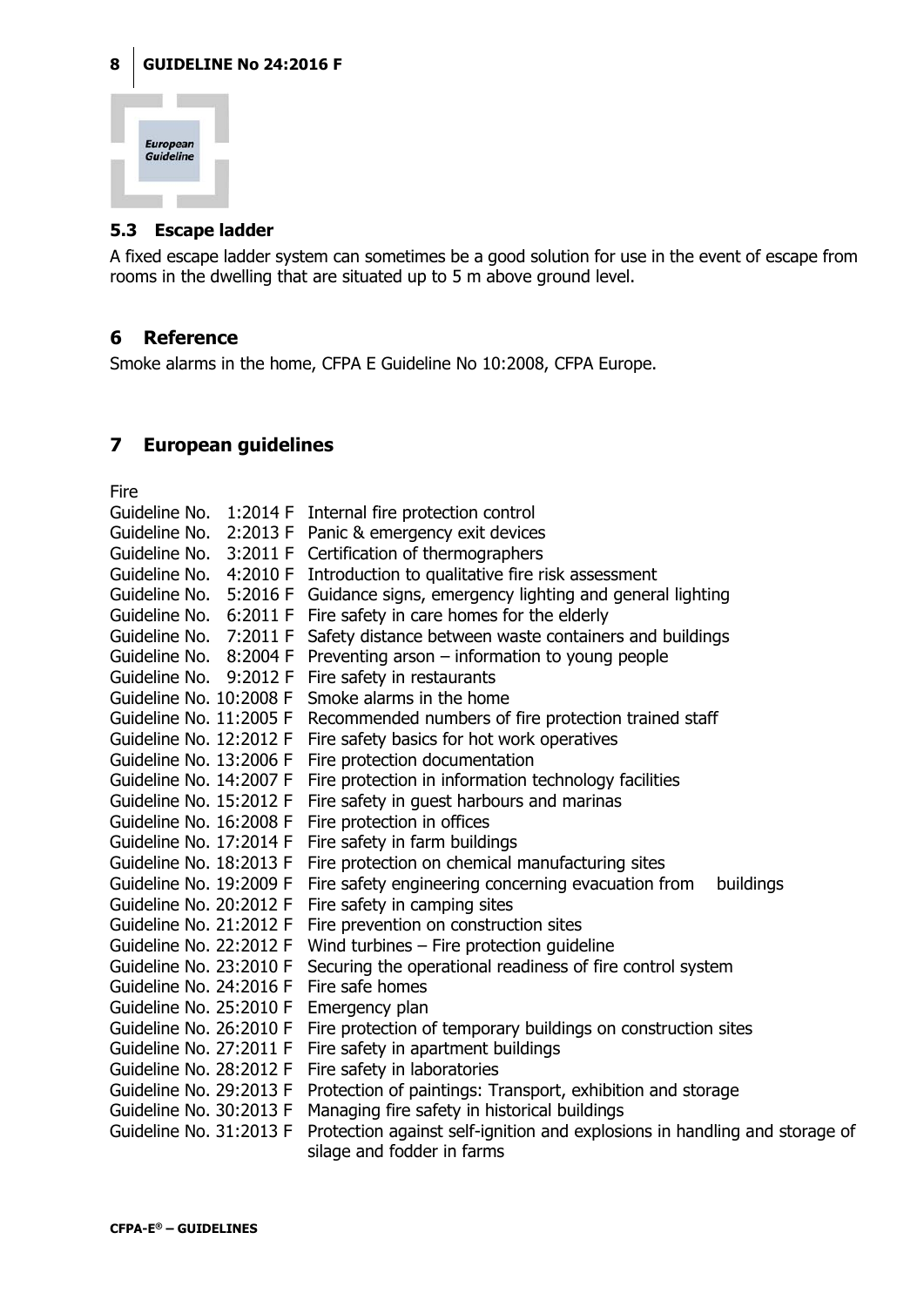

|                 | Guideline No. 32:2014 F Treatment and storage of waste and combustible secondary raw<br>materials |
|-----------------|---------------------------------------------------------------------------------------------------|
|                 | Guideline No. 33:2015 F Evacuation of people with disabilities                                    |
|                 | Guideline No. 34:2015 F Emergency Power Supplies                                                  |
|                 |                                                                                                   |
| Notural bazarde |                                                                                                   |

| Natural hazards        |                                                                   |
|------------------------|-------------------------------------------------------------------|
| Guideline No. 1:2012 N | Protection against flood                                          |
| Guideline No. 2:2013 N | Business Resilience – An introduction to protecting your business |
| Guideline No. 3:2013 N | Protection of buildings against wind damage                       |
| Guideline No. 4:2013 N | Lightning protection                                              |
| Guideline No. 5:2014 N | Managing heavy snow loads on roofs                                |
| Guideline No. 6:2016 N | <b>Forest Fires</b>                                               |
|                        |                                                                   |

| ecurity |
|---------|
|         |

| Guideline No. 1:2010 S | Arson document                                                       |
|------------------------|----------------------------------------------------------------------|
| Guideline No. 2:2010 S | Protection of empty buildings                                        |
| Guideline No. 3:2010 S | Security system for empty buildings                                  |
| Guideline No. 4:2010 S | Guidance on key holder selections and duties                         |
| Guideline No. 5:2012 S | Security guidelines for museums and showrooms                        |
| Guideline No. 6:2014 S | Security Guidelines for Safe Emergency Exit Doors in Non-Residential |
|                        | Premises                                                             |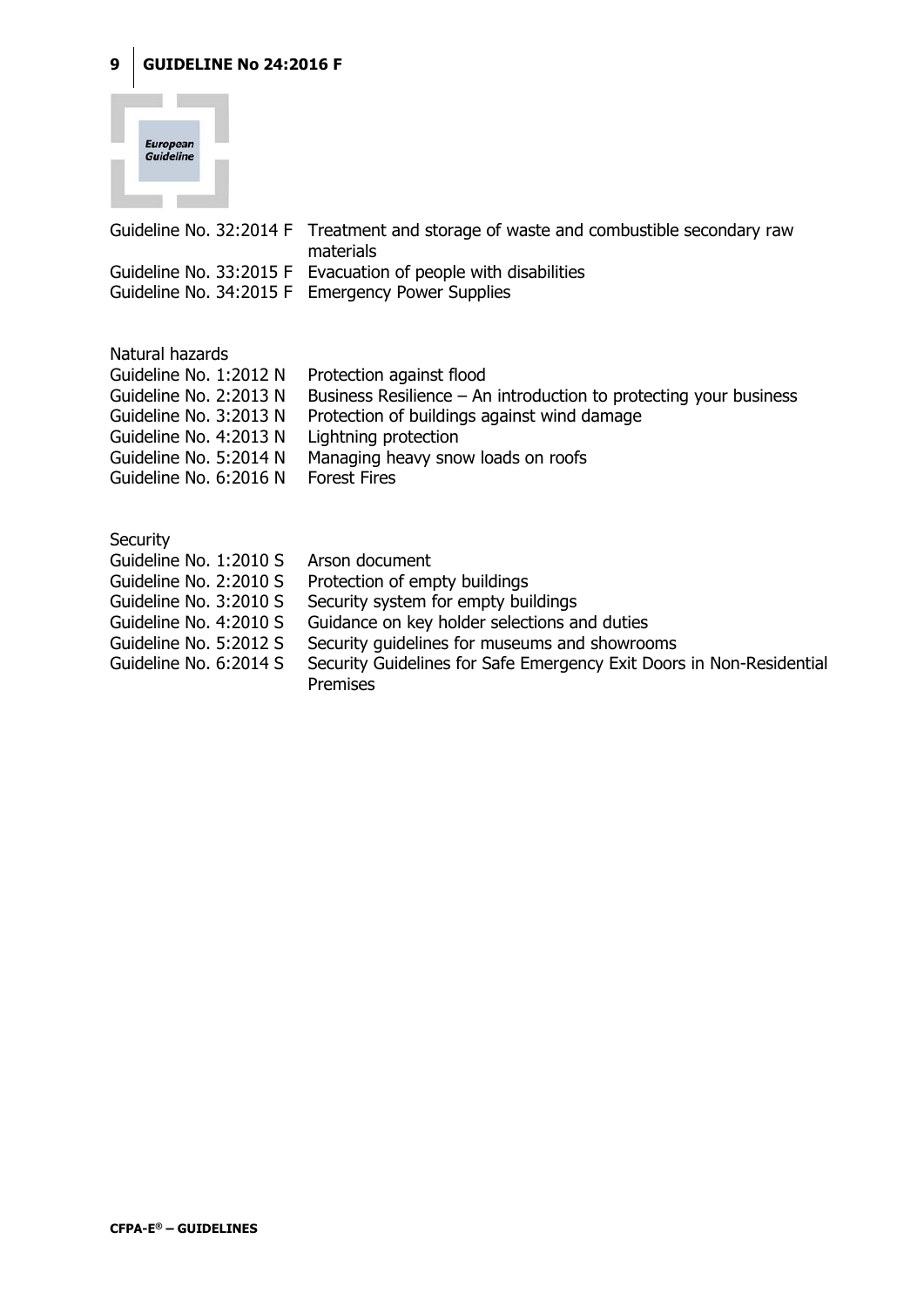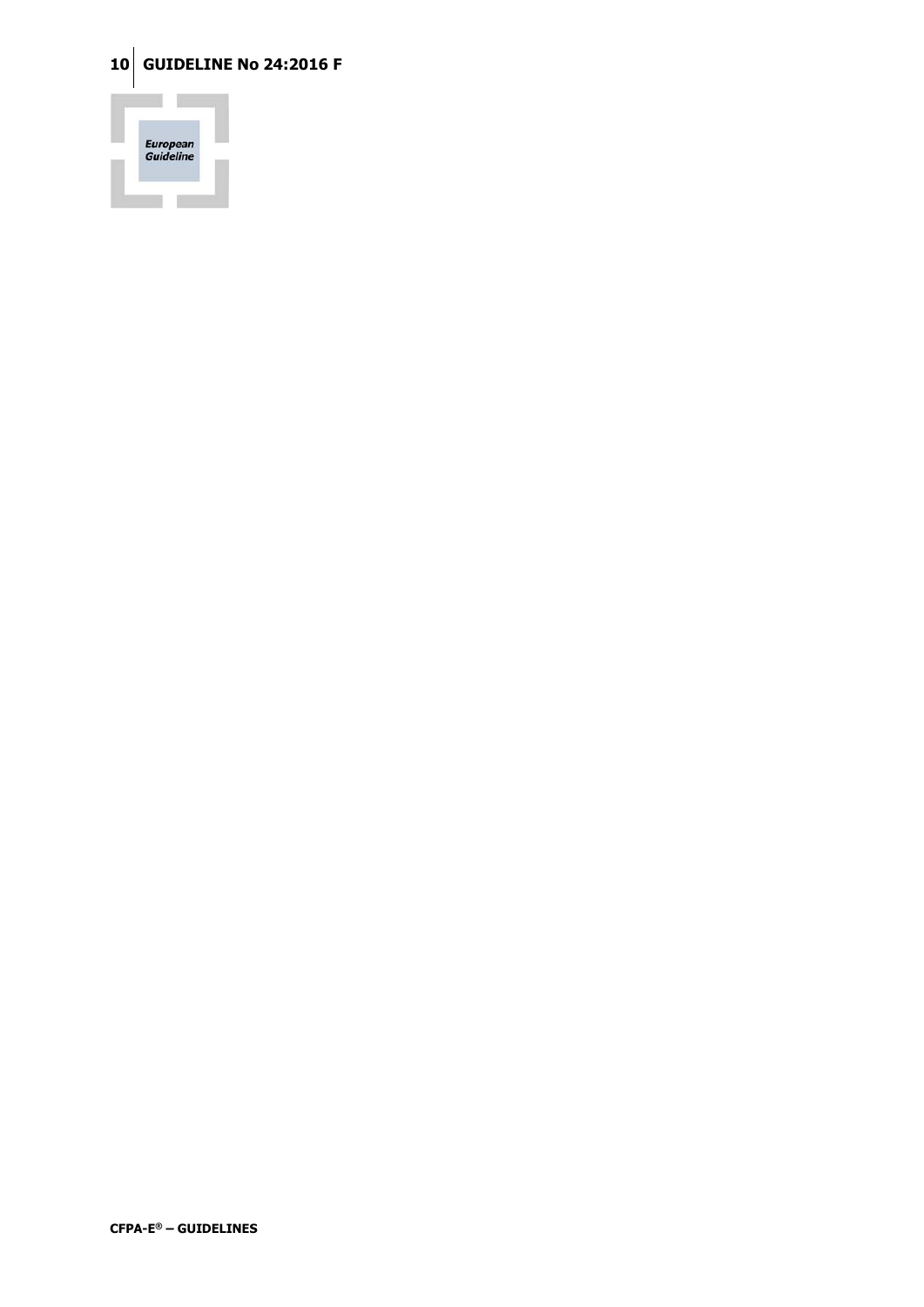

# <span id="page-10-0"></span>**8 Appendix**

This is an example for a checklist for fire prevention in the home. All questions should be answered with yes.

## <span id="page-10-1"></span>**8.1 Checklist: Fire prevention in the home**

We are aware of the existing fire risks  $\Box$  YES  $\Box$  NO

The fire detectors are working **YES NO**

Everybody in our family knows where the fire extinguisher is located  $\Box$  YES  $\Box$  NO

Everybody in our family knows how to use the fire extinguisher  $\Box$  YES  $\Box$  NO

Everybody in our family knows how to use the fire blanket  $\Box$  YES  $\Box$  NO.

Kitchen appliances, computers and TVs are free from dust  $\Box$  YES  $\Box$  NO

All our cables and plugs are undamaged.  $\Box$  YES  $\Box$  NO

Our lamps are placed well away from combustible materials  $\Box$  YES  $\Box$  NO

Candles in candlesticks are placed steadily and with no risk of toppling over  $\Box$  YES  $\Box$  NO

All family members put out candles when leaving a room  $\Box$  YES  $\Box$  NO

We keep matches and lighters out of reach from the children, preferably locked away  $\Box$  YES  $\Box$  NO

Our light bulbs are at the right wattage  $\Box$  YES  $\Box$  NO

We use electrical extension leads and adaptors as little as possible **YES NO** 

We make sure cables are not damaged  $\Box$  YES  $\Box$  NO